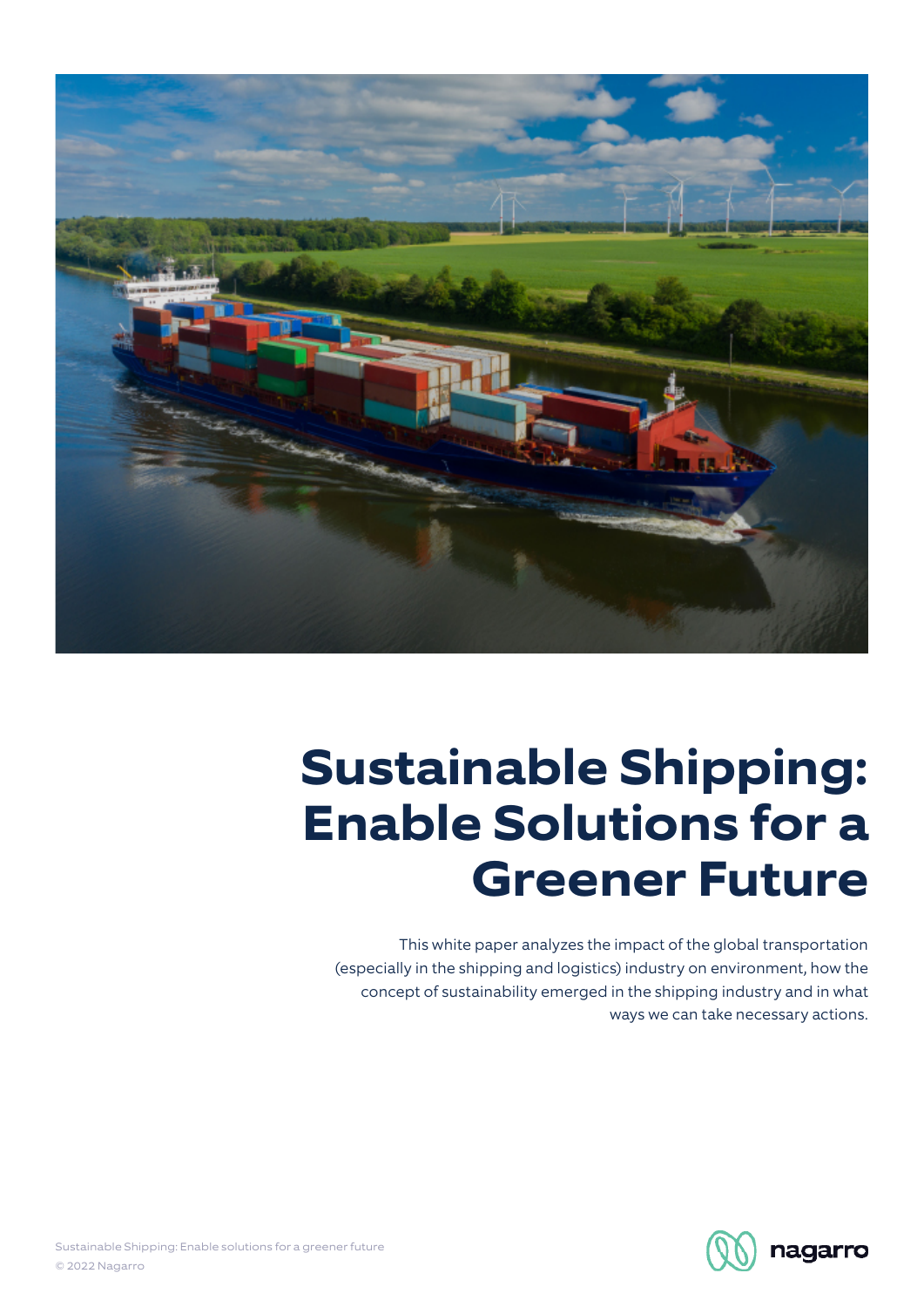

# **Table of Content**

### Executive Summary

# 01 Where the shipping industry is today?

- 1.1 Trends in global emissions
- 1.2 Global GHG emission from different economic sectors
- 1.3 Emission from transportation industry
- 1.4 Emission from shipping sector
- 1.5 Major sources or causes for increased GHG emission from shipping sector
- 02 Value and scope of Sustainability in Shipping
	- 2.1 Salesforce Net Zero Cloud

# Conclusion

References

About the Author

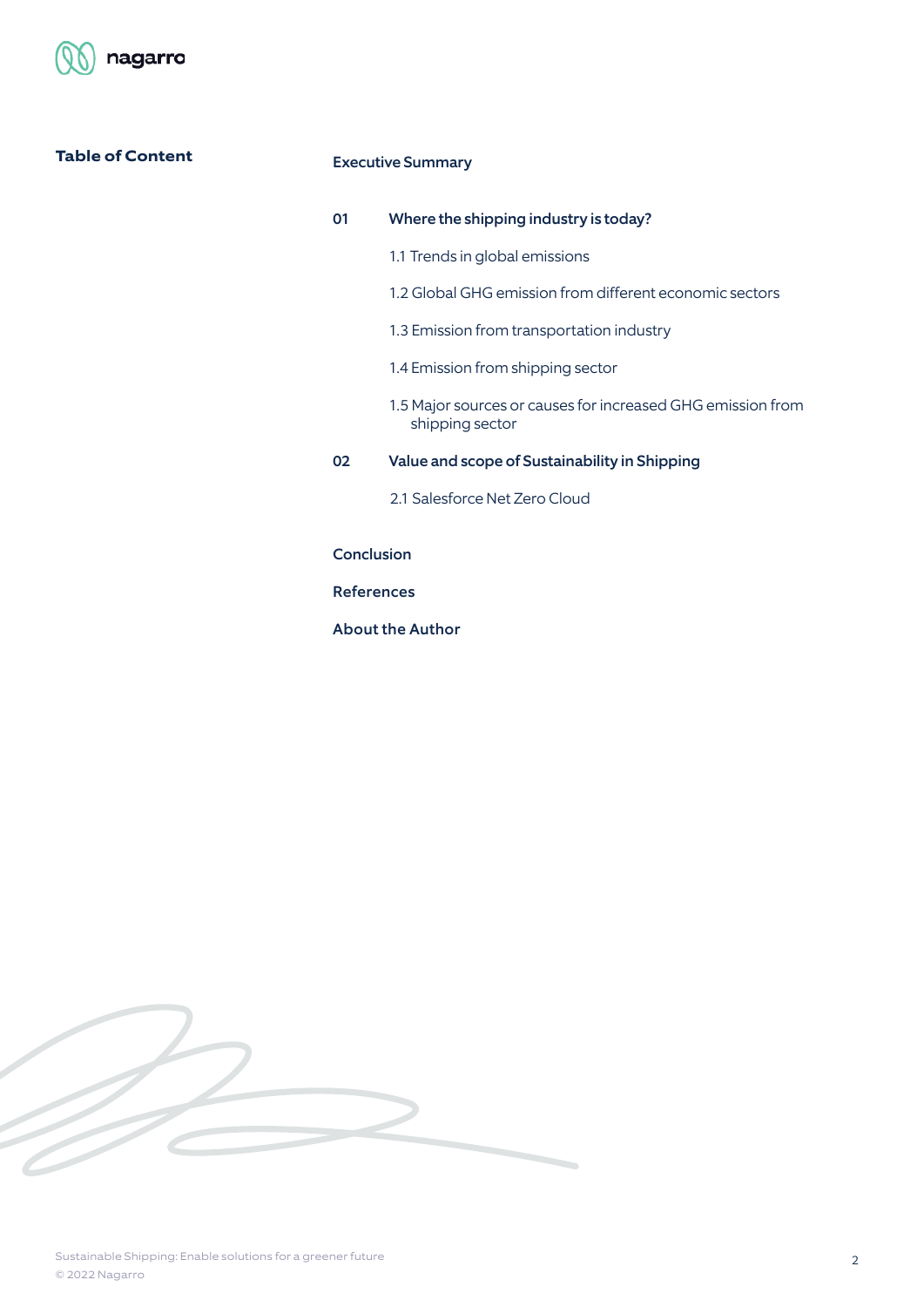

#### **Executive Summary**

The need to address the climate crisis is already well established. In addition to the countless studies to support the argument, the more recent 2021 IPCC Report from the UN emphasizes on the critical need for immediate and drastic climate action. It highlights the indisputable link between climate change and human activity. Social costs are the unintended adverse effects of business activities (externalities) on people and places. The burden of social costs is always on the rise due to the over-exploitation of environmental resources. According to numerous environmental protection agencies, the industrial and commercial energy usages such as electricity, transportation, various industrial processes, manufacturing, burning fossil fuels, use of gasoline, etc. have increased the emission of Green House Gases (GHGs), with spillover effects on others in the form of noise, air, and water pollution.

The shipping industry is a rapidly growing source of greenhouse gas emissions from the transportation sector. It is a more prominent source of air pollution, causing different adverse effects linked to human health and the environment. It also contributes to climate change through emissions of Black Carbon, Carbon dioxide (CO2), Nitrogen oxides (NOx), Sulphur oxides (SOx) and particulate matter (PM), tiny black particles produced by marine fuel combustion. The shipping industry uses highly polluting bunker fuels like Heavy Fuel Oil (HFO) for economic reasons, which poses a real danger. One of the most-discussed topics in the shipping industry today is sustainability. The IMO (International Maritime Organization) has proposed several ambitious targets for shipping countries, starting with the sulfur cap by 2020, the target for 40% improvement in ship efficiency by 2030, and the target for 50% reduction in total annual GHG emissions by 2050. Zero-net carbon emission from shipping within this timeframe is one of the proposed levels of ambition in the context of the International Maritime Organization's "Initial GHG (Green House Gas) Strategy."

According to the Organization for Economic Co-operation and Development (OECD), complete decarbonization of the sector would be possible by 2035 if we can effectively combine Technological measures, Operational Measures, and Renewable Energy. However, considering the trend of emissions we have seen in the past and the progress of mitigating actions, one may wonder whether the objective of OECD to achieve complete decarbonization by 2035 is realistic. Sustainable development has become a recognized goal for human society since the environmental conditions are continuously deteriorating in many parts of the world.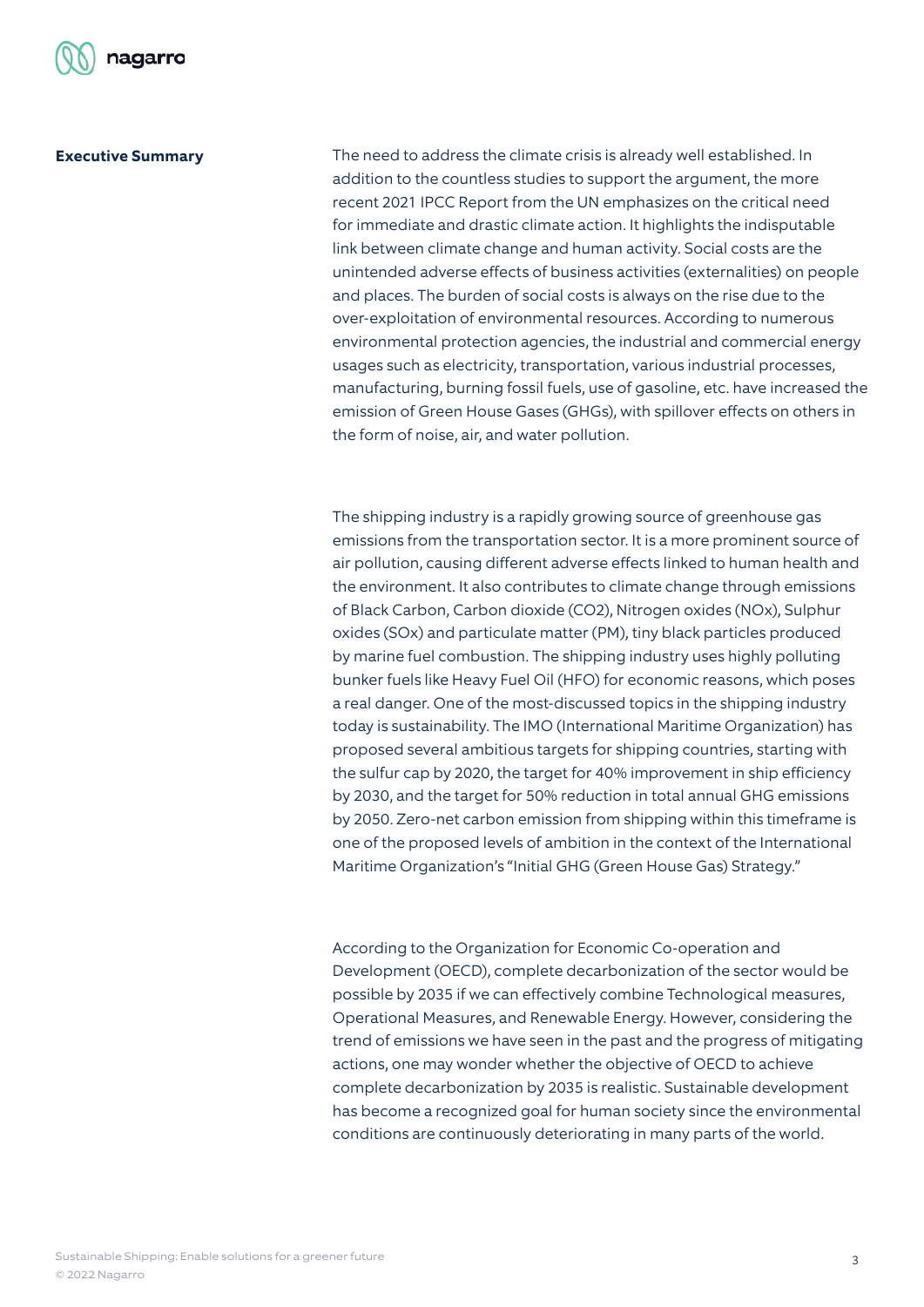#### **The role of digitization in environmental sustainability**

Digitalization has given access to an integrated network of unexploited data that can potentially benefit society and the environment. The development of intelligent systems connected to the internet of things can generate unique opportunities to address challenges associated with climate change strategically. Technological solutions have begun to play a critical role in building sustainable solutions. One of the first steps towards achieving this decarbonization goal would be to effectively measure, understand and monitor the emission data, so the industry players can then take practical actions towards neutralizing these emissions.

#### **Sustainability solutions: Making waves in the shipping industry**

The sustainability cloud-based solutions enable shipping companies to produce meaningful insights with the right amount of data. For instance, it helps the companies measure the emission level of each vessel considering its present fuel efficiency, what's the emission w.r.t the cooling/heating consumption, etc., which effectively helps you plan solutions on how to neutralize such effects.

#### This white paper

- Highlights the current trends in the shipping industry concerning global emissions.
- Analyzes the impact of global transportation (with specific attention to Shipping Logistics) industry on the environment
- Explores how the concept of sustainability emerged in the shipping industry and in what way shipping giants can take the necessary actions
- Enable organizations to effectively monitor their carbon footprint

#### **Where the shipping industry is today?**

As per the Organization for Economic Co-operation and Development (OECD), around 90% of the volume of international trade of goods is carried by sea and is processed through the different ports worldwide. Let us understand where the shipping industry stands today w.r.t. the environmental values.

#### **1.1 Trends in global emissions**

The global emission of Greenhouse gases (GHGs) is growing exponentially. The profit maximization goals of the organizations with less emphasis on the environment in the past has done substantial damage, with the carbon dioxide emissions gone over six times over the last five decades.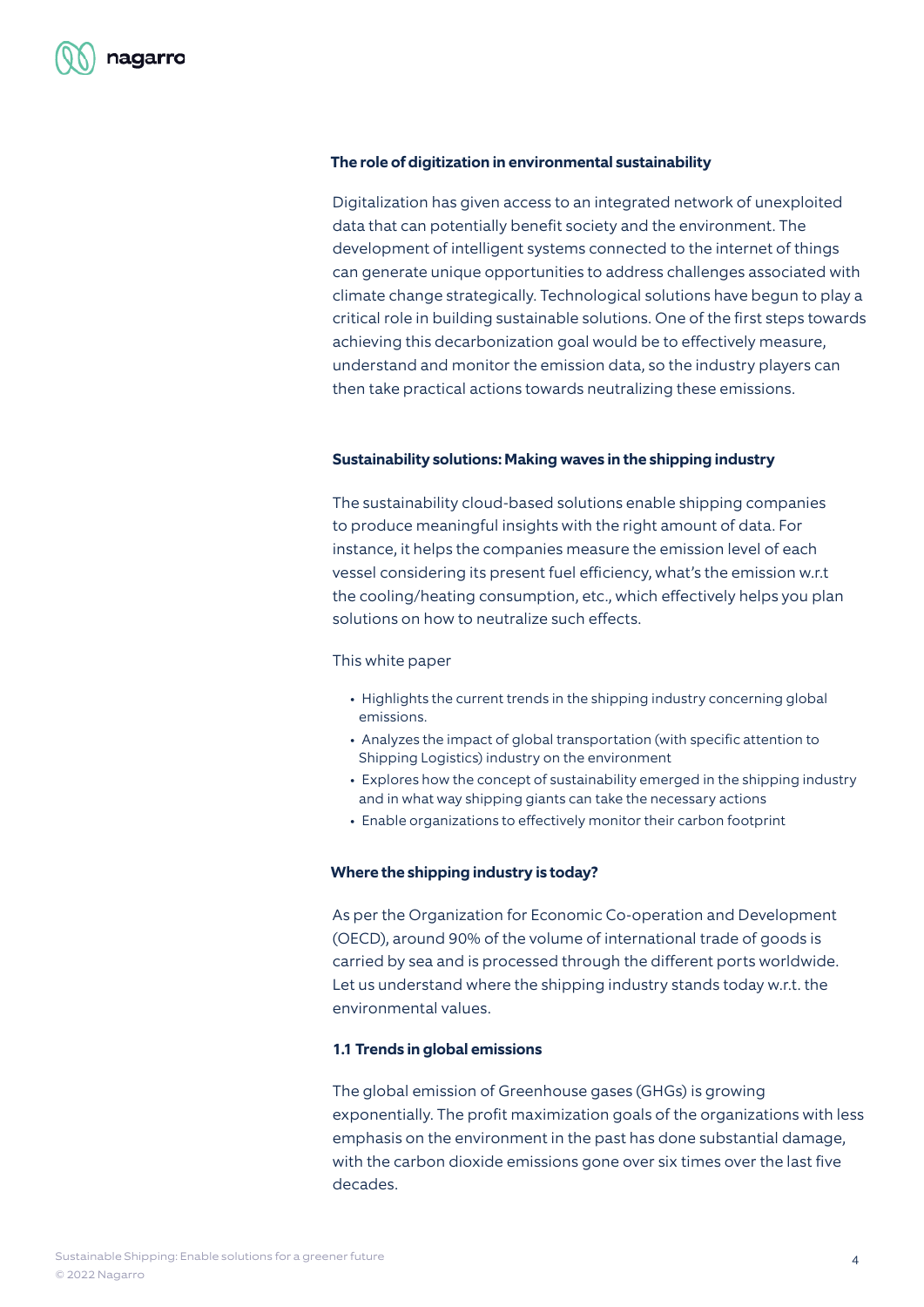



Figure 1: Global Carbon Dioxide Emissions 1850-2040

### **1.2 Global GHG Emission from different Economic sectors**

Different industries affect the environment on a different scale. As you can see here, the Transportation sector impacts around 14% of total global GHG emissions. And even though it is not the most prominent figure among the different industries, the impact of transportation on the environment is growing rapidly.



Figure 2: Global greenhouse gas emissions by economic sectors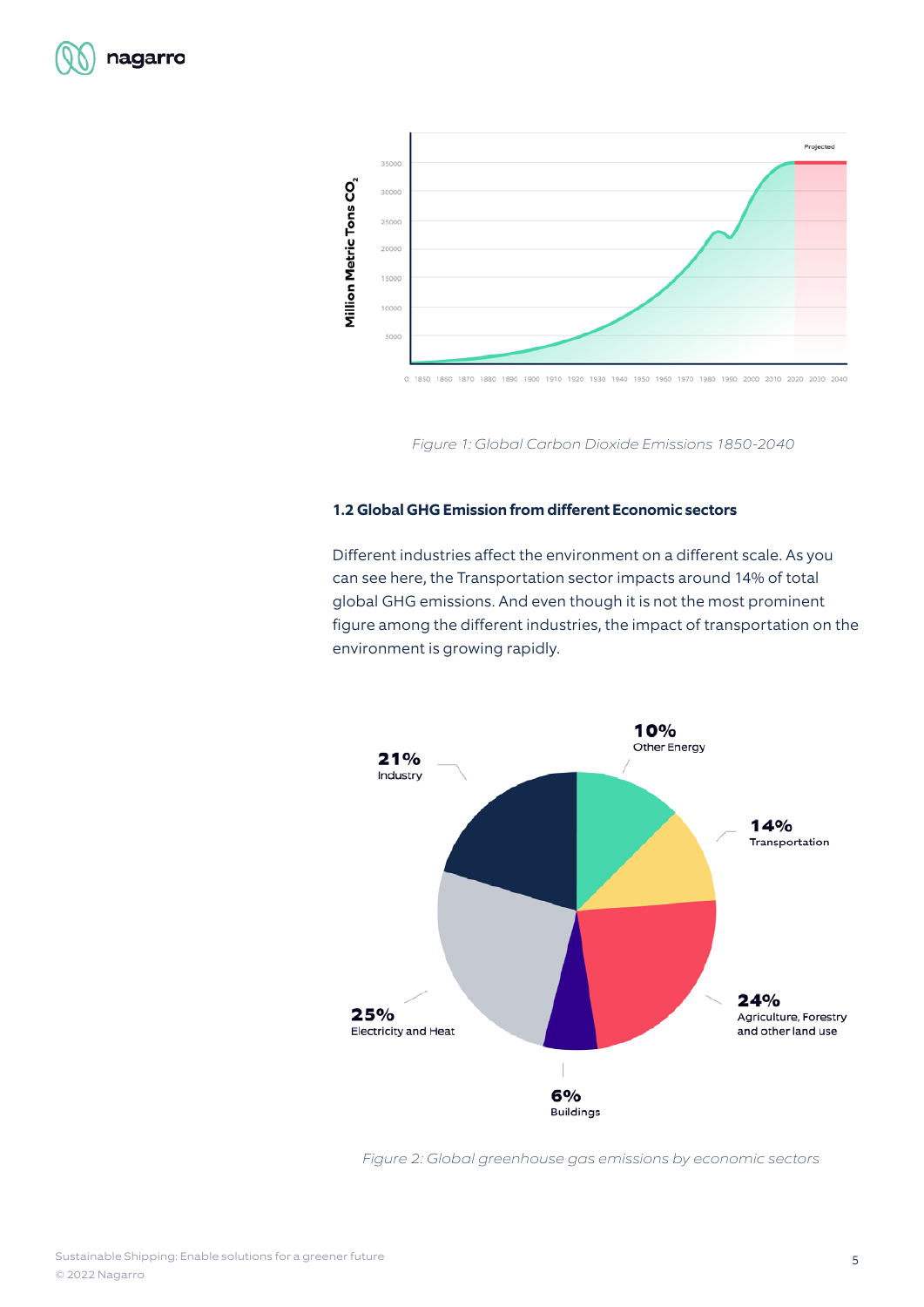



Figure 3: GHG emission from the transport industry

#### **1.3 Emission from transportation industry**

People and goods are moving faster and farther than ever before, and all these movements come at a cost. The transportation sector is one of the rapid sectors that is a primary contributing to the global environmental damages. Even though the contribution of the coastal shipping sector in the total carbon emission is not the highest, as seen in Figure 3, albeit 90% of the internationally traded goods are transported through the shipping industry, this requires exclusive attention. Hence an environmental focus on the shipping sector is of critical importance.

#### **1.4 Emission from Shipping Sector**

Under the fourth Greenhouse Gas Study of IMO, the total Greenhouse Gas (GHG) emissions from the shipping sector were 1074 million tons, which is around 2.8% of total global greenhouse gas (GHG) emissions. As per their 2020 report, the total Greenhouse Gas (GHG) from the shipping sector from 2012 to 2018 increased by 9.6%. These emissions are projected to increase significantly if mitigation measures are not put in place swiftly.

Another study of IMO estimated that, in the case of a Business-As-Usual scenario, we could see an increase between 50% and 250% in the emissions from the shipping sector by the year 2050 if proper measures are not taken. The International Maritime Organization (IMO) contributes to the global fight against climate change, supporting the United Nations' Sustainable Development Goals (SDGs).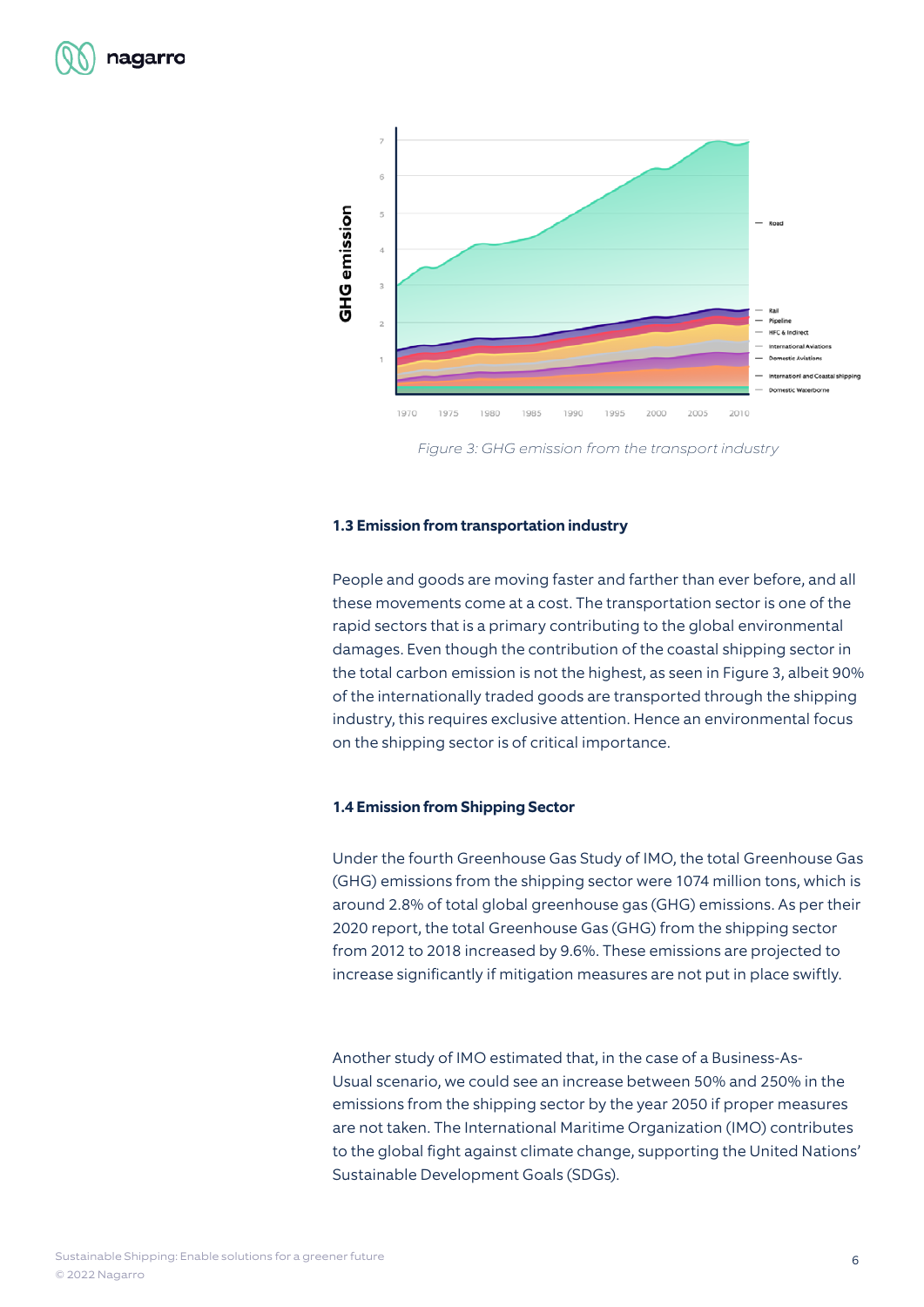

# **1.5 Major sources/causes for increased GHG emissions from the shipping sector**

Some of the significant sources of GHG emission from Shipping Companies are specified below.

a. Increasing Fuel Consumption because of an increase in overall demand is one of the major causes. The total demand and supply of transport have risen more than ever. Increasing emissions are driven by increasing demand and supply for shipping and fossil fuel consumption. The increased shipping activity brings more emissions.



- b. The top three classes of ships that cause the most CO2 emission are Container Ships, Bulk Carriers, and Oil Tankers.
- c. After CO2, Black Carbon (BC) contributes the most to the climate impact of shipping. BC contributes 21% of CO2-equivalent emissions on the last 20-years of time scale.
- d. In the shipping industry, it is a known fact that increased speeds cause more emissions. The largest ships, such as oil tankers, increased their cruising Speed Over Ground (SOG) by nearly 4%, and the largest container ships increased their cruising SOG by more than 11%.
- e. Therefore, the concept of slow steaming comes into the picture. As per the empirical studies, reducing the vessel's speed by 10% will reduce the emission by around 27%.
- f. CO2 is not the only climate pollutant ships emit. The so-called "non-CO2 climate pollutants" like BC, CH4, and N2O also contribute to climate change. Approximately 40% of the EU.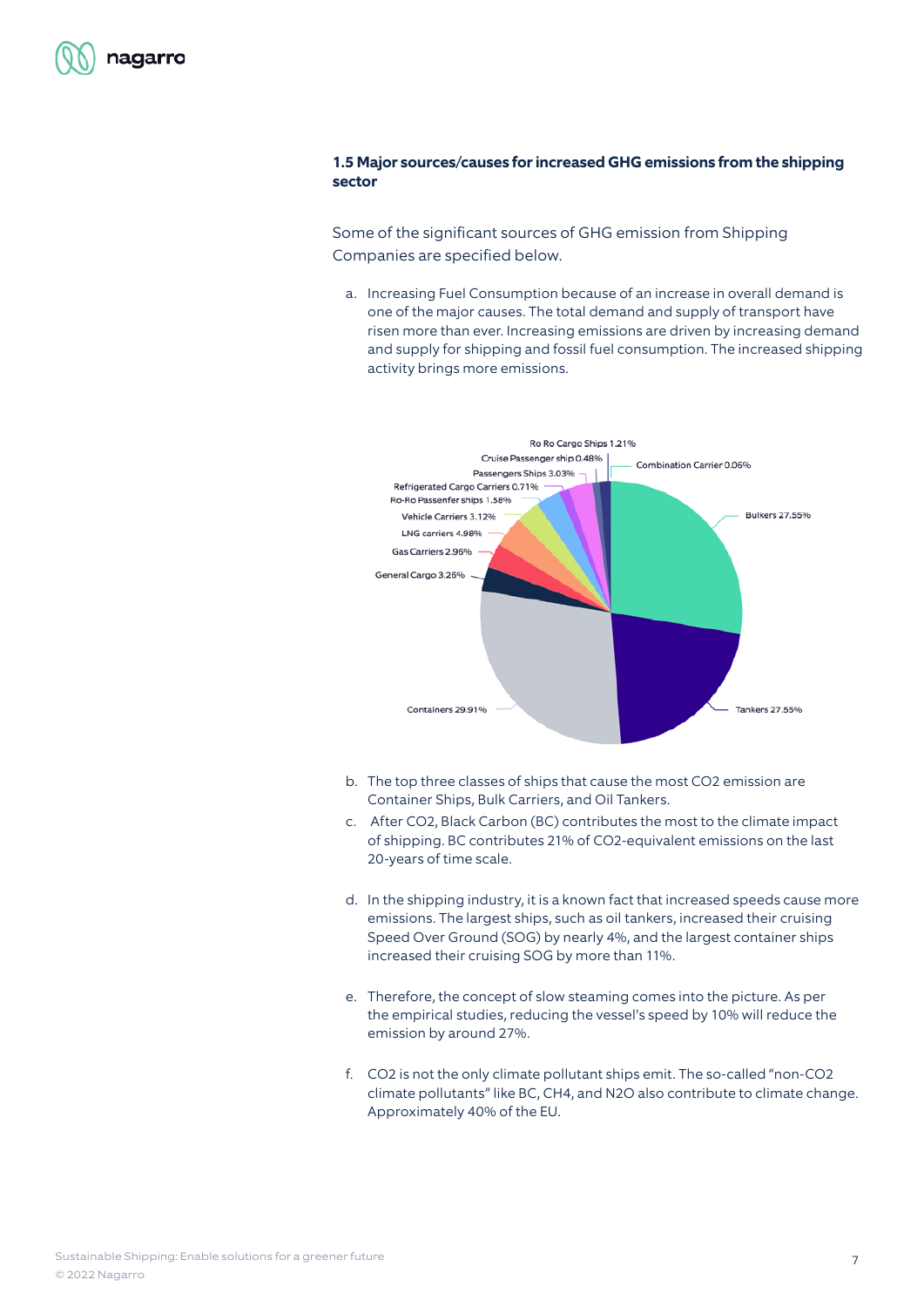

- g. Population lives within 50 kilometers of the sea, so air emissions from ships are a particular concern for coastal communities. Ships emit substances including Sulphur oxides (SOX), Nitrogen oxides (NOX), and Particulate Matter (PM), which can affect human health.
- h. Vessels with inefficient fuel systems cause severe environmental emissions, which adds up to the total CO2 emissions.
- i. The ship designs also play a part in fuel efficiency. The new ships are designed with better efficiency in mind, and hence renewing the fleet becomes a critical aspect.
- j. As the demand and supply for transportation are constantly rising, the shipping companies are increasing the size of the ships to accommodate more containers, passengers, equipment, etc. The ships' size increases demand more fuel consumption, leading to more emissions.
- k. The main engine power for many ship classes has increased over the years, which adds up to the GHG emission. At the same time, extended operating hours of ships is another reason

## **02 The value and scope of sustainability in shipping**

When we think about the value and scope of sustainability, one must not only think about the current perspective but also factor in the costs and benefits of sustainability for the future. Though the sustainability objectives differ from organization to organization, some of the common areas of development and focus are given below.



#### **2.1 Salesforce Net Zero Cloud**

Corporates, institutions & governmental agencies have recognized climate change as the greatest threat humanity is facing today, it requires us to act now. However, to take the necessary measures, we need the right data. Unfortunately, the majority struggles to understand their carbon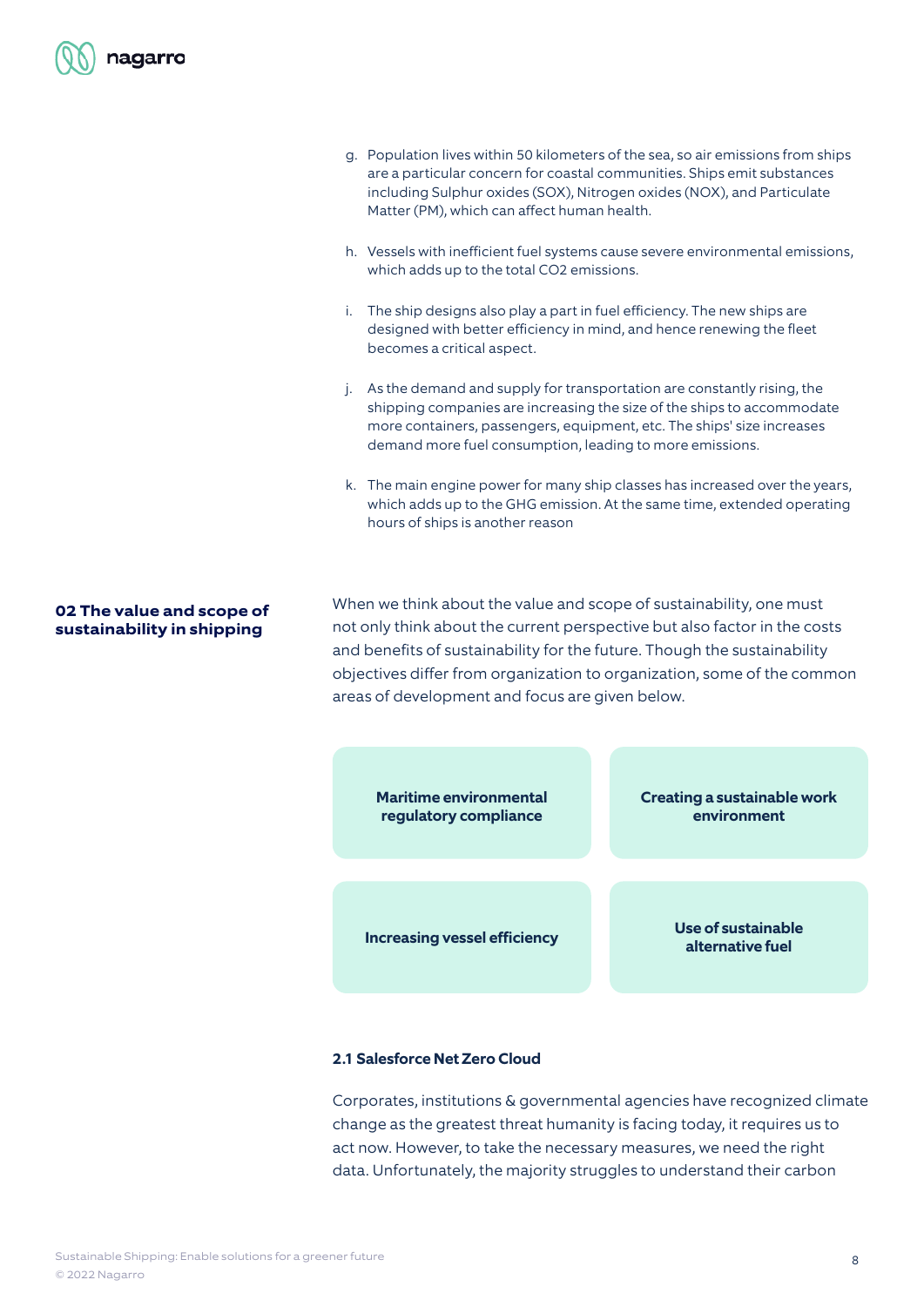footprint today. To get the right and the required data for the business entities and the individuals, it is tedious for them to individually calculate how they impact the environment as part of their business operations. Organizations need information that gives them insights into how their production and consumption behaviors impact the planet. Moreover, the information should enable them to undertake the necessary measures to future-proof their business to track emissions, set targets, and meet government legislation.

The simple answer to the above questions eventually comes down to the required 'data.' However, powerful tools are needed to obtain meaningful data and drive critical insights from the data. One such tool available in the market is the Salesforce Net Zero Cloud, which helps measure, analyze, and report greenhouse gas emissions and create a sustainable long-term value proposition.

Salesforce Net Zero Cloud is a carbon accounting product for businesses to drive climate action to accelerate the world's efforts towards carbon neutrality. With Salesforce Net Zero Cloud, companies can now have a 360-degree view of their environmental impact and provide data-driven insights to make necessary changes that the planet will notice. The key offerings include:

**Calculate emissions from operations automatically**

Net Zero Cloud can be integrated into an organisation's IT infra to automatically calculate direct and indirect emissions relating to various operations, supply chains & distribution, product development & manufacturing, building usage, travel and more.

**Manage emissions factors, offsets, and assets**

Complex emission calculations can be made, it manages emission factors across regions, manages emissions by organisational asset such as buildings, data centre, vehicles, or employees, and is powerful tool for companies wishing to set targets and manage clean energy offsets.

**Take actions on emissions with data-driven Insights**

Once the relevant data is collected and the specific targets are available in the system, the Net Zero Cloud provides insightful reports and datadriven dashboards. We can also make use of Einstein AI analytics services of Salesforce.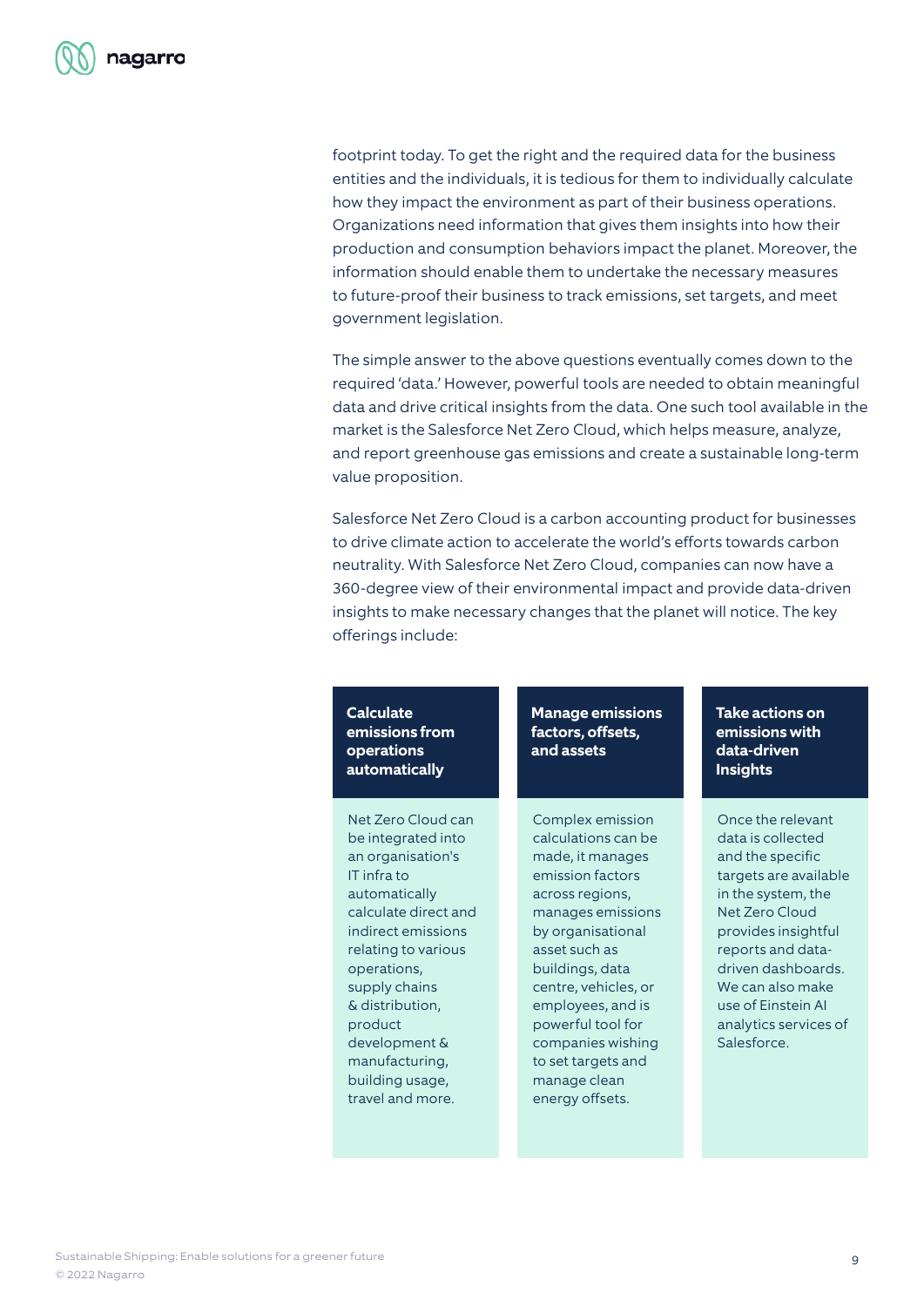

Net Zero Cloud performs many calculations behind the scenes to help the organizations summarize their carbon footprint. An organization's carbon footprint is a roll-up or a summarization of multiple energy use records applicable to the organization itself. The system consists of numerous complex algorithms to calculate the organizations' Carbon footprints from the current Greenhouse gas protocol guidelines.

Net Zero Cloud associates the Carbon footprint with the energy use records through Carbon Footprint Report Items (CFRI) objects. It triggers a recalculation whenever a specific change occurs in the energy use records. Assets that belong to different general emission scopes (such as Scope 1, Scope 2, and Scope 3) can be configured. Then the system applies its underlying logic to calculate emission levels that fall under each of these scopes.

Carbon footprint under scope 1 includes all the emissions from all the assets owned by the organization (such as Ships, warehouses, data centers, etc.). Scope 2 consists of indirect emissions from the generation of purchased/rented services such as purchased electricity consumption, steam, heat, cooling, etc. For instance, a third-party vendor generating and providing the energy will come in scope. Scope 3 emissions include all other indirect emissions in a company's value chain, such as business travel, waste disposal, employee commute, hotel stays, etc. The system can apply its algorithm to all these entities in different emission scopes and compute the total Carbon footprint of the organization. The system also provides different configurable dashboards and reports that provide the shipping organization's with relevant insights, acting as the first step to take any necessary actions for footprint reduction.

Nagarro has helped multiple customers to adopt the Net Zero Cloud and reduce their carbon footprint. With our work, we have developed a deep understanding of the Net Zero Cloud and have proven experience in configuring, implementing and integrating the system for shipping logistics companies. The core offerings of the solution and our deep expertise make for a complete package to build critical insights on sustainability for the shipping industry.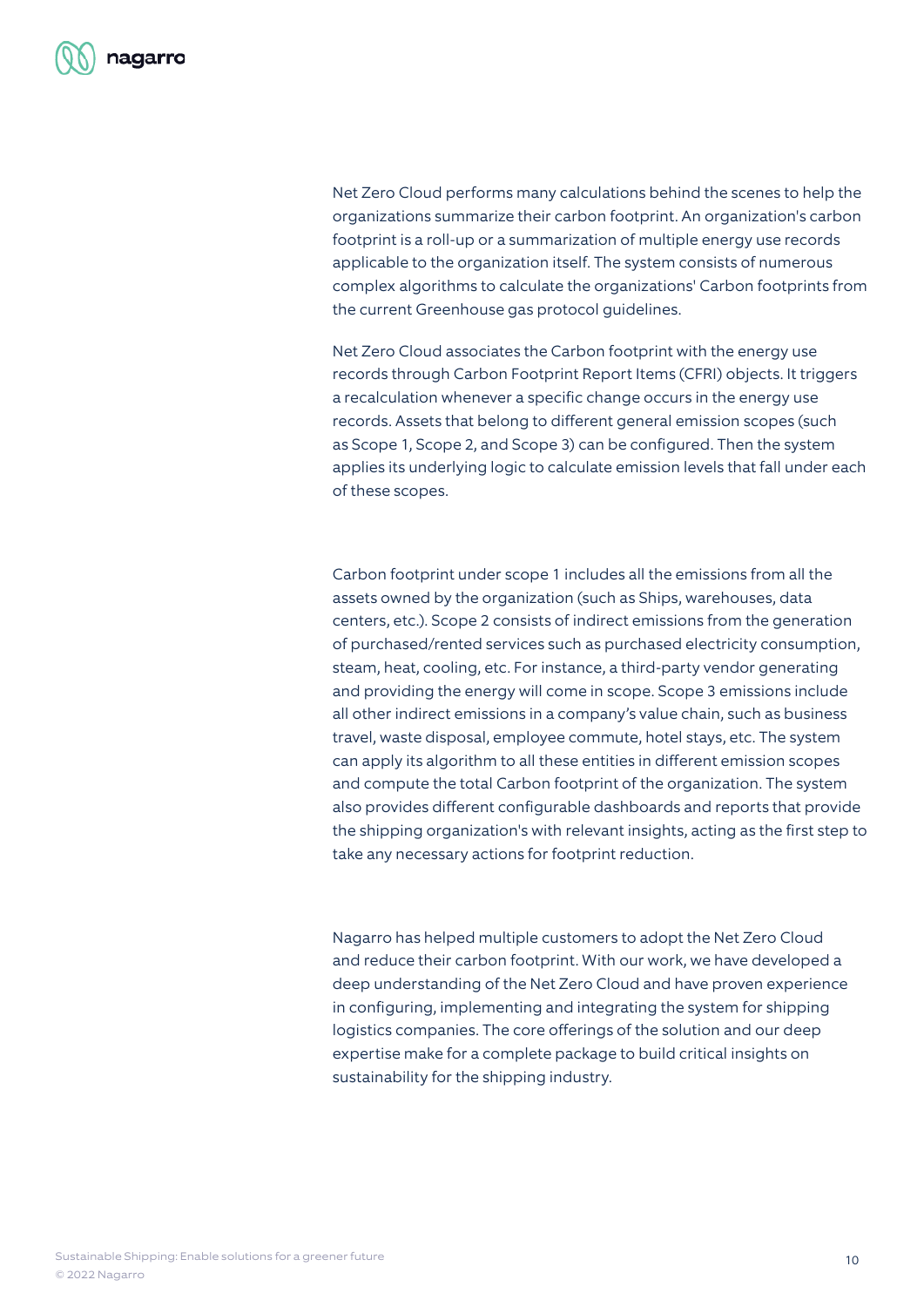

# **Conclusion**

There is clearly an increasing and recurring realization that sustainability matters globally and personally. Hence, every member of the maritime ecosystem is ready to take the first steps towards sustainability. The emergence of various environmental agencies in many parts of the world, such as the United States Environmental Protection Agency (USEPA), European Environmental Agency (EEA), European Maritime Safety Agency (EMSA), along with global organizations like the International Maritime Organization (IMO), and many other State Environmental protection agencies across different countries are expected to bring down the emission levels in the years to come. Various targets are in front of all the enterprises, and to achieve those targets from a sustainability point of view, technological progress and innovations are a must.

The solutions based on the Net Zero Cloud are certainly a step towards that goal of effectively monitoring the emissions and taking necessary actions based on its insights. The importance of sustainability solutions comes into the picture in taking actions required to proactively contribute to ocean governance and the healthy use of maritime resources. It also helps the shipping companies to act as trusted and responsible partners in the communities where they work and operate. The Net Zero Cloud drives performance improvements and enables better sustainable decisionmaking through transparency and accountability.

Nagarro's integrated service offering connected with the Salesforce Net Zero Cloud can play a critical role. Our Net Zero Cloud expertise and implementation experience can transform the shipping logistics industry into a greener and sustainable sector.

- **References** 1. International Maritime Organization's (IMO) Strategy on Green House Gases. Click [here](https://www.imo.org/en/MediaCentre/HotTopics/Pages/Reducing-greenhouse-gas-emissions-from-ships.aspx) to go to the article.
	- 2. United States Environmental Protection Agency (USEPA)'s article. Click [here](https://www.epa.gov/ghgemissions/global-greenhouse-gas-emissions-data) to go to the article.
	- 3. IMO's 4th Green House Gas study. Click [here](https://www.imo.org/en/OurWork/Environment/Pages/Fourth-IMO-Greenhouse-Gas-Study-2020.aspx) to go to the article
	- 4.United nation's Conference on Trade and Development (UNCTAD)'s review of maritime transport – Click [here](https://unctad.org/topic/transport-and-trade-logistics/review-of-maritime-transport) to go to the different reviews of different years.